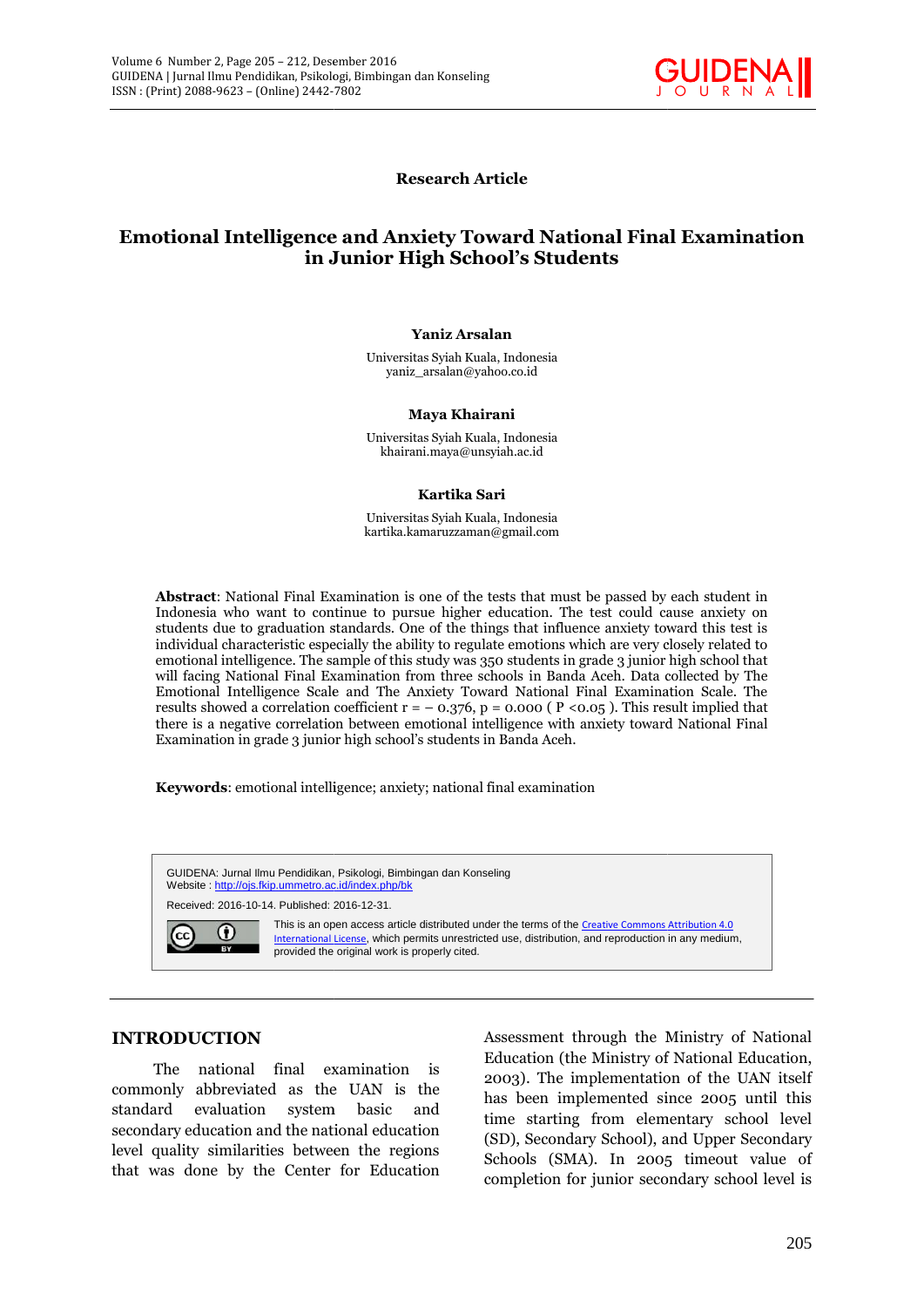4.25. The year 2006 rose to 4.50, 2007 to 5.00, 2008 to 5.25, and since 2009 until this time become 5,50 (Wikipedia, 2013).

The high value of the specified standards caused growing anxiety on the students in the face of the UAN. The students are tense and afraid did not pass the UAN. The fear in the face of the UAN can become a burden and make the students feel afraid, depressed, and depression. The failure of the face of the UAN is not only caused by the students' unpreparedness in the mastery of learning materials that tested, but more caused by the existence of stress and fear facing trials, fear failed and did not pass. All of this can cause the emergence of emergencies on the students (Rini, 2013).

Prasetyo (2005) explained that the apprehension students who will face the UAN arose because the suspect that things that are harmful or threatening, for example, did not pass the test and should be repeated in the same class, cannot continue to advance to higher education, shame if not pass, loss of time and cost and others. The value of standard assignment completion this makes students participants UAN that does not meet the criteria will be declared not pass. The very concern is if the phenomena become a threat and source of fear for the students themselves resulting in the reduced motivation to learn the students, depression, and rejection of the UAN. Students eventually become those who defeated before the battle. The manifestation of feeling fear that arises facing the situation will cause anxiety in the face of the UAN.

The percentage of completion the UAN for Junior Secondary Schools in the province of Aceh are varied, the following table of the percentage of completion the UAN for Junior Secondary Schools in the province of Aceh :

Table 1. The percentage of completion the UAN the Junior Secondary Schools in the province of Aceh

| The year of<br>Completion | The percentage<br>of Completion | The number of<br>students who did |  |
|---------------------------|---------------------------------|-----------------------------------|--|
|                           |                                 | not pass                          |  |
| 2011                      | 99,13%                          | 731                               |  |
| 2012                      | 99,39%                          | 509                               |  |
| 2013                      | 98,14%                          | 604                               |  |

Source: Balai Besar Pengkajian dan Pengembangan Komunikasi dan Informatika, 2011; ("Tomorrow, National Examination Results SMP Announced", 2012); ("98,14% Junior Secondary School Students in Aceh to pass the national examination", 2013)

Based on the data above, the number of students did not pass down in 2012 but rose by almost three times in the year 2013.This is certainly a consideration for schools can increase the readiness of the students in preparing for the UAN.

The phenomenon of the anxiety facing the UAN also experienced by the junior secondary school students in the city of Banda Aceh. Based on the results of personal interview on 20 December 2012 with a grade 3 Junior High School in the city of Banda Aceh obtained the information that the students felt anxious in the face of the UAN, worry when follow the UAN could not answer the question of the test with good, and felt worried about the possibility of not passing exams.

According to Sarason (in Andrianto, 2009) students experience anxiety when facing the UAN caused by some things, namely the UAN perception as something difficult and challenging and threatening and students saw himself as a man who is not able to or not able to attend UAN, besides the students only focused on the reflections of the consequences that are not pleased and feel, will fail and lose the award from others.

Junior Secondary School Students in general more anxiety in the face of the UAN compared with high school students. This can be caused by the junior high students who will face the UAN is still in the development phase of the early teens and has not been accustomed to the changes and the pressures they experience (Monks, Knoers & Haditono, 2006).

Keating (in Santrock 2003) explained that the early teens less competent in decision making compared with the middle teens or late. Middle teens or the end would prefer to raise choices, test something from the perspective of which vary and anticipate the consequences of the consequences of the decision while the early teens not yet capable to analyze it. This can cause greater anxiety for junior high students that is located on the stage of the early teens compared with high school students on the level of the youth center in preparing for the UAN.

Prepare the students as well as possible in the face of the UAN can help students to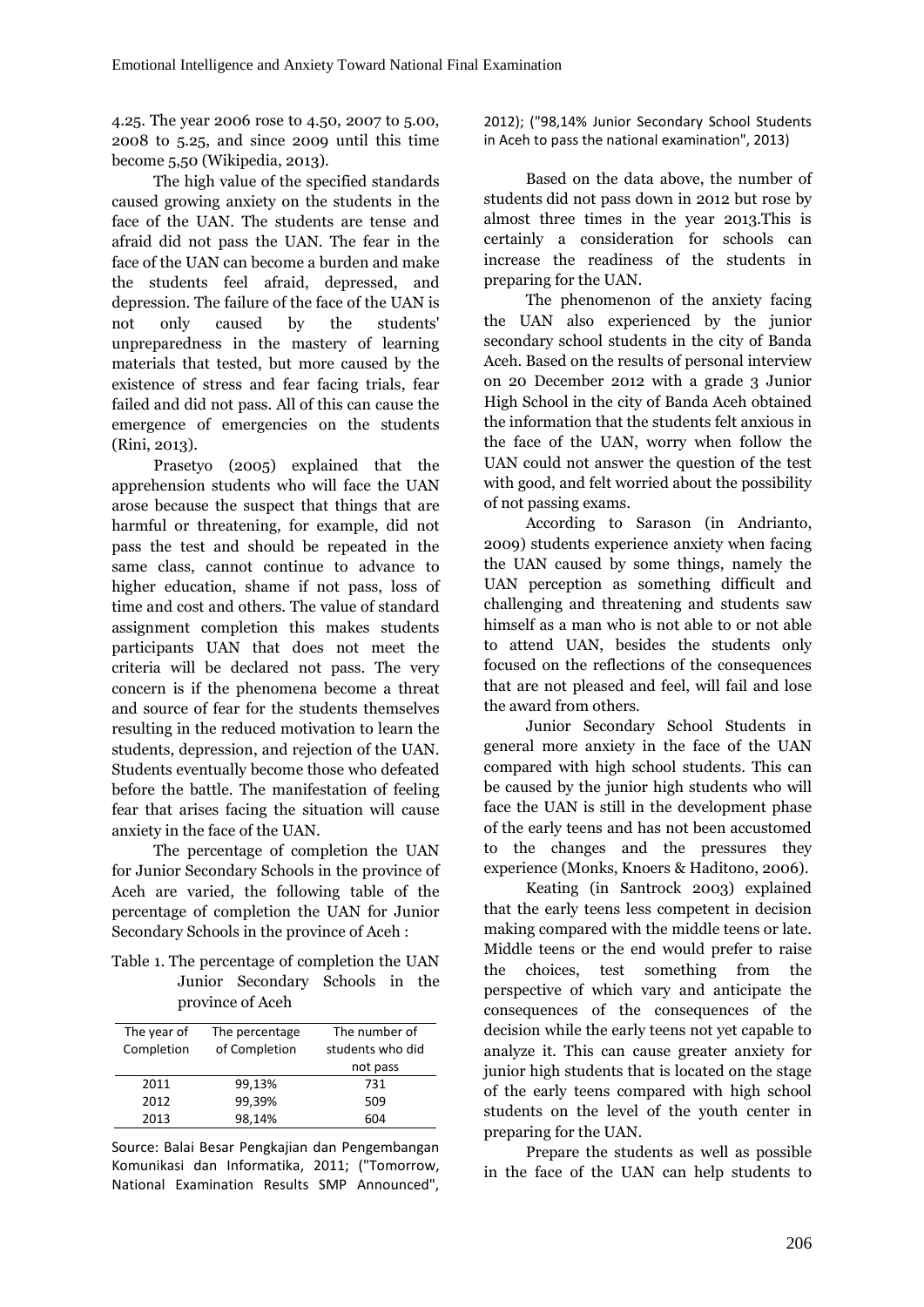reduce anxiety in the face of the UAN, as with in order to increase the capability of the students. Piaget (in Asrori & Ali, 2008) explained that the order is the ability to think and act on the adaptive, including mental capabilities that such complex thinking, consider, analyzing, evaluate and resolve the issue. The ability to analyze and evaluate can be enhanced by the learning process so that it will be useful for students in the face of the UAN. When it is in the situation that causes pressure or anxiety as the face of the UAN, besides order, emotions also have an important role, one of which is the emotional intelligence. Goleman (2005) stated that individuals who have high emotional intelligence will be more extensive experience and knowledge of the individuals who have emotional intelligence is lower. Individuals with high emotional intelligence will be more critical and rational in the face of various problems. This will help the individual Reduces anxiety in the face of the UAN.

According to Wibowo (in Melandy, Rissyo &Aziza, 2006) emotional intelligence is the intelligence to use the emotions according to the desire of the ability to control the emotions that give a positive impact. The ability to control the emotions of this can be applied by students who experience anxiety in the face of the UAN, in accordance with the research and Vanita Tarmidi (2012) that explained that the higher the emotional intelligence of students, then the lower the anxiety experienced by the students when will face the UAN.

The development of emotional intelligence is one of the important factors for a person to relate to the achievement, and achieve happiness live (Yuliawati, Setiawan & Mulya, 2007). Students who have the desire to have achievement will try with zeal to learn in order to get the best results when the UAN later, therefore emotional intelligence will be very useful for students who will face the UAN.

## **METHOD**

This research is a quantitative research. The population of the subject in this research is all students in grade 3 Junior High School in the city of Banda Aceh that will face the UAN. Sampling in this research done with how to multi-stage cluster random sampling, namely do randomize against groups, is not against the subject in individual and done gradually (Azwar, 2010).

The group in this research is 3 subdistricts located in the city of Banda Aceh. Then from each district selected one school with how to random. The next step is to choose some classes with how to random from each of the schools selected. The number of samples in this research is 350 students consisting of 3 schools.

Data collection method in this research is to use the scale, namely emotional intelligence scale and the scale of the anxiety facing the UAN. The scale used to measure emotional intelligence compiled by researchers based on the theory put forward by Goleman Raised (a). The scale of the anxiety facing the UAN compiled by researchers based on the theory put forward by Haber and Runyon (1984). The system scaling on both the scale of using scaling Likert model.

Analysis of the data using the technique parametric namely Product-Moment Correlation, but when data is not distributed normal then use the Spearman nonparametric technique's Correlation. The analysis is done by using the computerized SPSS program version 16 for Windows.

## **RESULT AND DISCUSSION**

## **Deskripsi Data**

To get a general idea about the research data can be seen in table 2 where there is a comparison between the hypothetical data (which might occur) and empiric data (based on the reality in the field).

| Tabel 2. Deskripsi data kecerdasan emosional |  |
|----------------------------------------------|--|
|----------------------------------------------|--|

| Variabel                       | Data Empirik |      |       |        |
|--------------------------------|--------------|------|-------|--------|
|                                | Mean         | SD   | Mean  | SD     |
| Kecerdasan<br>Emosional        | 62,5         | 12.5 | 78.54 | 10.135 |
| Kecemasan<br>Menghadapi<br>UAN | 50           | 10   | 42.64 | 9.045  |

Description of the data in table 2 was made limitation in the categorization of the subject that consists of a high category, medium and low. How this categorization will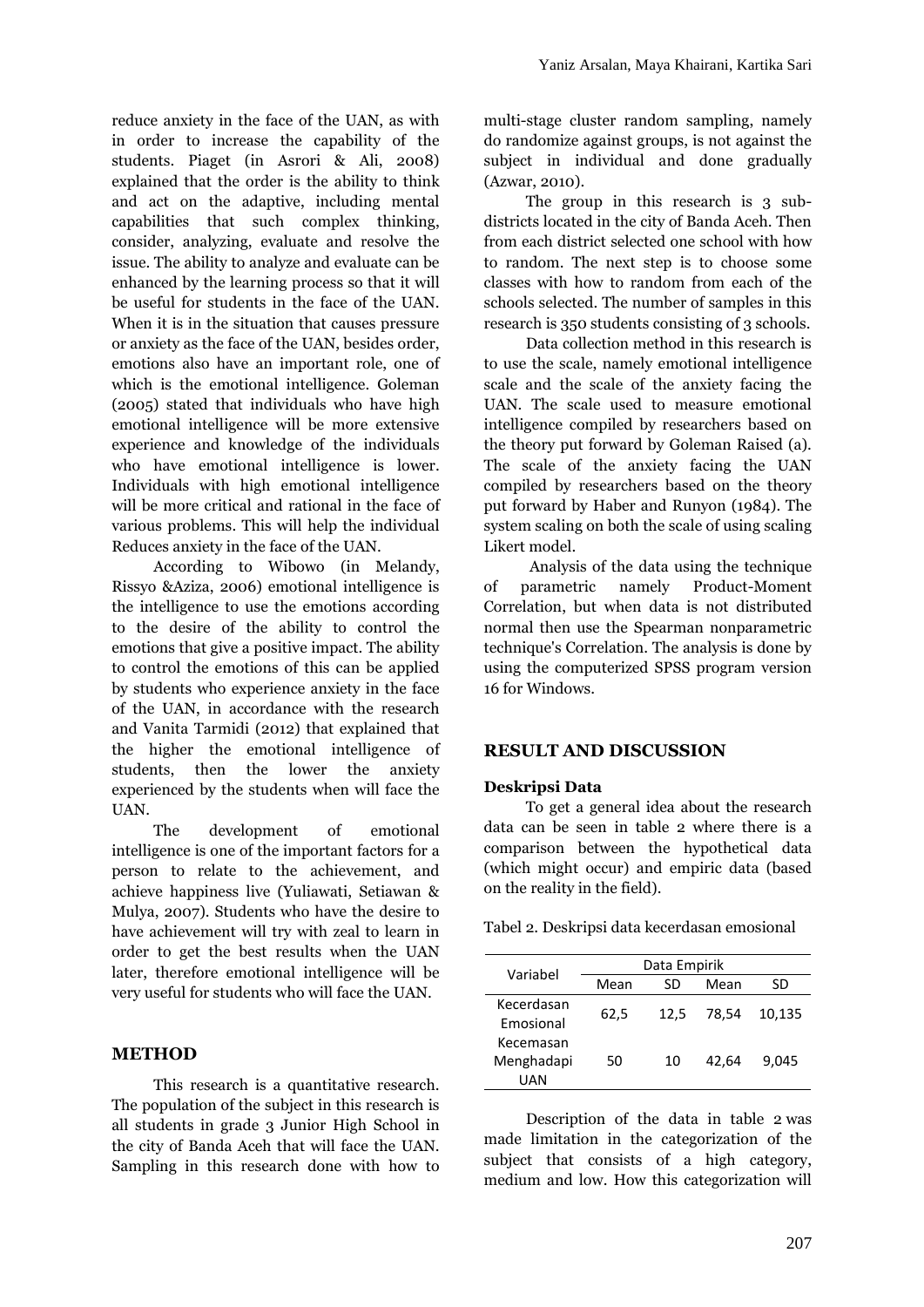be obtained by assigning a score interval that includes the category of being:

$$
\mu\,-\,t_{\left(\frac{\alpha}{2},n-1\right)}(\textup{\textsf{S}}/\sqrt{n})\,\,\leq X\leq \mu+t_{\left(\frac{\alpha}{2},n-1\right)}(\textup{\textsf{S}}/\sqrt{n})
$$

Based on the formula then obtained categories samples for two research variables which can be seen in table 3 and 4 below:

Table 3. Emotional Intelligence Category

|           | Category     | The formula of | F   | %               |     |
|-----------|--------------|----------------|-----|-----------------|-----|
| the norms |              |                |     | Sp<br><b>us</b> |     |
|           |              | Category       |     |                 |     |
|           | Low          | X<61           | 21  | 6               | ev  |
|           |              |                |     | percent         | an  |
|           | <b>Being</b> | 61≤X≤64        | 16  | 4.6%            |     |
|           | High         | 64 < X         | 313 | 89,4%           | tha |
|           |              | The Total      | 350 | 100%            |     |
|           |              |                |     |                 |     |

Based on the above table can be seen that the majority of emotional intelligence level students in grade 3 Junior High School in the city of Banda Aceh is located in high categories namely 89,4%.

Table 4. Category Anxiety

| Category | The formula of      | F   | %       |
|----------|---------------------|-----|---------|
|          | the norms           |     |         |
|          | Category            |     |         |
| Low      | X < 49              | 258 | 73.7%   |
| Being    | $49 \leq X \leq 51$ | 28  | 8       |
|          |                     |     | percent |
| High     | 51 < X              | 64  | 18.3%   |
|          | The Total           | 350 | 100%    |
|          |                     |     |         |

Based on the above table can be seen that the majority of the level of apprehension facing the UAN on a grade 3 Junior High School in the city of Banda Aceh is located on the lower categories namely 73.7%.

Hypothesis test; Before done hypothesis test, first done linearity & normality tests and test. Test of linearity & normality tests and conditions must be met before performing the hypothesis test. Test results normality performed on the 350 samples shows the value of the significance of emotional intelligence (K- S  $Z=1,685$ , P=0,007) smaller than 0.05 means emotional intelligence variable is not evenly distributed normally. Test results variable normality anxiety facing the UAN known that

value (K-S Z=0,967 p=0,307) greater than 0.05 means anxiety variable face distributed UAN normal.

Test results linearity performed on the 350 samples research through the test of linearity ANOVA indicates the value of the significance of 0,000. The significance is less than 0.05 (0,000 < 0.05) shows the relationship between linear emotional intelligence variable with a variable anxiety facing the UAN.

In the test, the hypothesis researchers do Spearman correlation analysis. This analysis is used for one of the variable data research is not evenly distributed normally. The results of the analysis showed a correlation coefficient - 0,376. The value of negative correlation means that there is a negative relationship between emotional intelligence with the anxiety facing the UAN. The significance of the relationship between the two variables is indicated by the coefficient  $r = -0.376$ ,  $P = 0.000 < 0.01$  and value equal to the significance of 0,000 (p<0.05). This shows that the hypothesis is accepted research is the relationship between emotional intelligence with the anxiety facing the UAN on a grade 3 Junior High School in the city of Banda Aceh.

Emotional intelligence aspect correlation analysis was done to see the criteria of emotional intelligence related to the anxiety facing the UAN. The results of the analysis of variables per dimensions can be seen in table 5.

Based on the table saw that the five aspects of emotional intelligence have the significance < 0.01 with anxiety facing the UAN. Based on the analysis of the data showed that all dimensions of emotional intelligence correlate with the variables anxiety facing the UAN. Aspects of emotional intelligence variables that have the highest correlation are aspects of self-consciousness.

Based on the results of the research that been done shows that emotional intelligence has a negative relationship with the anxiety facing the UAN on a grade 3 Junior High School in the city of Banda Aceh. This means that when the emotional intelligence high students then the anxiety facing the UAN will be low and vice versa if emotional intelligence low students then the anxiety facing the UAN will be high.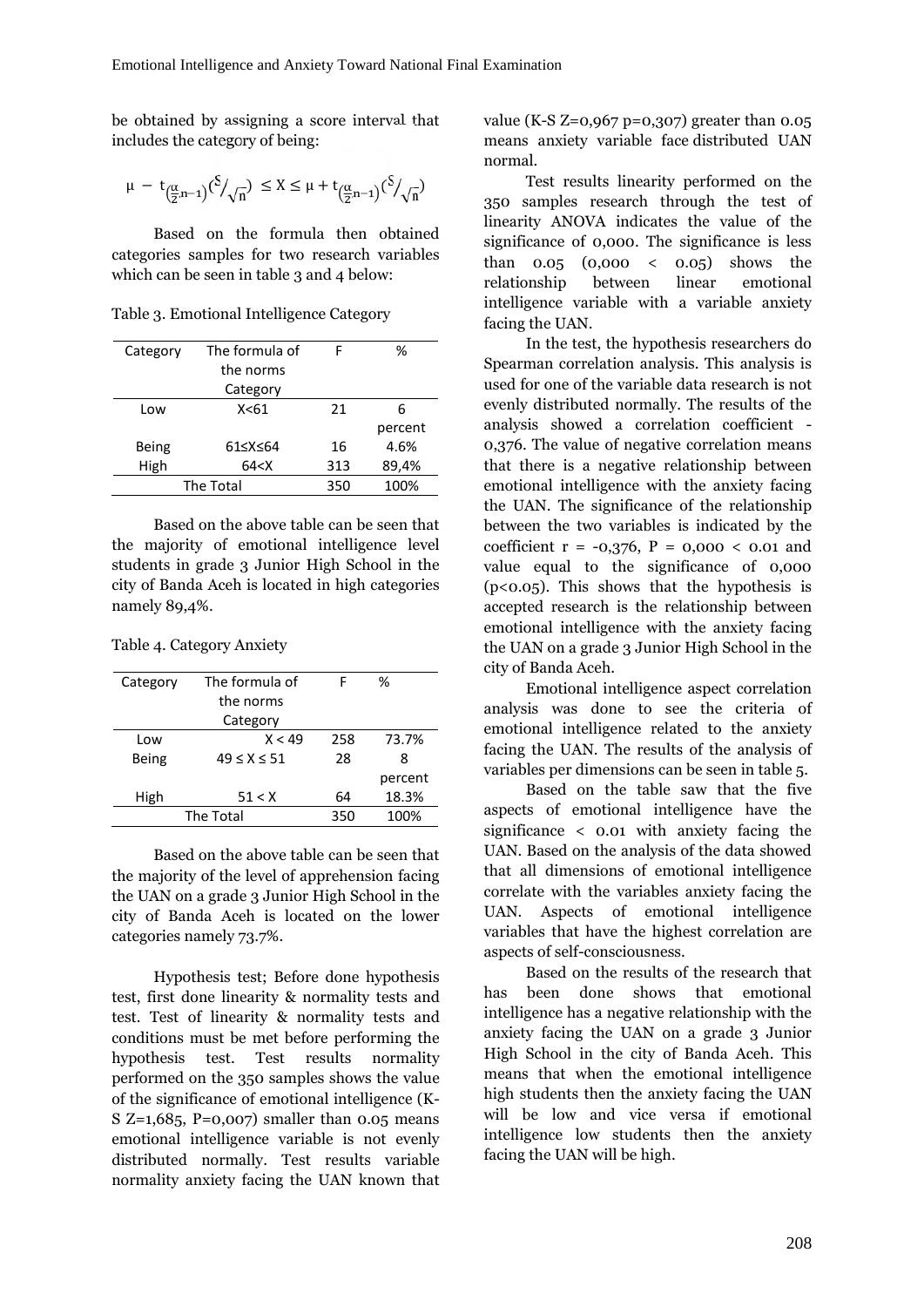| Aspects        | Correlation  | <b>The</b>      |
|----------------|--------------|-----------------|
| of emotional   | with anxiet  |                 |
| intelligence   | y facing the | significance (P |
| Variables      | UAN (r)      |                 |
| Self-Awareness | $-0,345$     | 0,000           |
| Self-setting   | $-0,312$     | 0,000           |
| Self-motivated | $-0,263$     | 0,000           |
| Understand the | $-0,233$     | 0,000           |
| feelings of    |              |                 |
| <b>Others</b>  |              |                 |
| Social Skills  | $-0.199$     | 0.000           |

Table 5. Emotional Intelligence correlation with Anxiety

This research showed that high emotional intelligence is one of the factors that can reduce the emergence of negative emotions such as fear and worries that can cause the anxiety facing the UAN. This is in line with the opinion of the Goleman Raised (a) stating that individuals who have emotional intelligence will be able to control the negative things such learned as easy angry, irritable until the aggressive actions both physical and verbally.

Martin (2003) explained that someone who has emotional intelligence and capable of expressing her emotions accurately will eliminate stress, can friendly, communicate with sincere and open to others, empathize, have humor is high, more sensitive to the needs of other people can balance the ratio and emotion, easily adapt and keep the motivation for the purpose of the ideas espoused.

Emotional intelligence also emphasizes the ability of social skills when dealing with other people. Goleman Raised (b) explained that emotional intelligence can be defined as the skills related to the accuracy of the assessment of the emotions of themselves and others and the ability to manage the feeling to motivate, planning, and achieved the purpose of life. Research Malik, Akhter, Fatima and Safder (2013)explained that the ability to manage the emotions of the students can play in controlling the anxiety experienced by the students. The ability to manage the emotions can be used by the students when will face the UAN, so that they will be motivated to be able to obtain a satisfactory UAN value and can reduce the anxiety felt when it.

Emotional intelligence also stressed the existence of a high level of self-confidence. The Burns research (2004) explained that the expectations and beliefs of the students to the tests have a correlation with anxiety experienced by the students. This is in line with the explanation Dariyo (2007) which stresses the importance of having high self-confidence. High self-confidence will help the students in reducing the anxiety felt by the UAN.

Based on the results of research can be seen that the level of emotional intelligence on the students more in the category of high, namely 89,4% (313 students) compared with low categories, namely 6 percent (21 students). This condition happened because of individual factors that vary in learn emotional intelligence, because basically emotional intelligence can be learned at any time, no matter on the individual that is sensitive or not, shy, striker and difficult to associate with other people even though, with the motivation and effort to correct, man can learn and practice mastering emotions. Emotional intelligence is an ability that can be increases with age. Emotional intelligence is influenced by the environment and is not settled and can change at any time. For that, the role of the environment especially parents very influence in the formation of emotional intelligence (Goleman, raised b).

The implementation of emotional intelligence in the face of the UAN will be very useful for the students because they can reduce anxiety and increase their motivation to learn. is in accordance with the research Upadhyaya (2013), which explains that these with a high level of emotional intelligence to get better results during the test theory and practice test compared with students who have emotional intelligence level low. Students with high emotional intelligence are also able to overcome frustration, Stress, and anxiety and able to maintain the motivation to learn.

Based on the results of research can be seen that the level of apprehension facing the UAN on the students more in the category of low, namely 73.7% (258 students) compared with high categories, namely 18.3% (64 students). This condition happened because by social support factors, namely the existence of the form of support and good relations with the parents and peers and a positive perspective toward the pressure or the problems that arose (regulation emotions will issue) and way of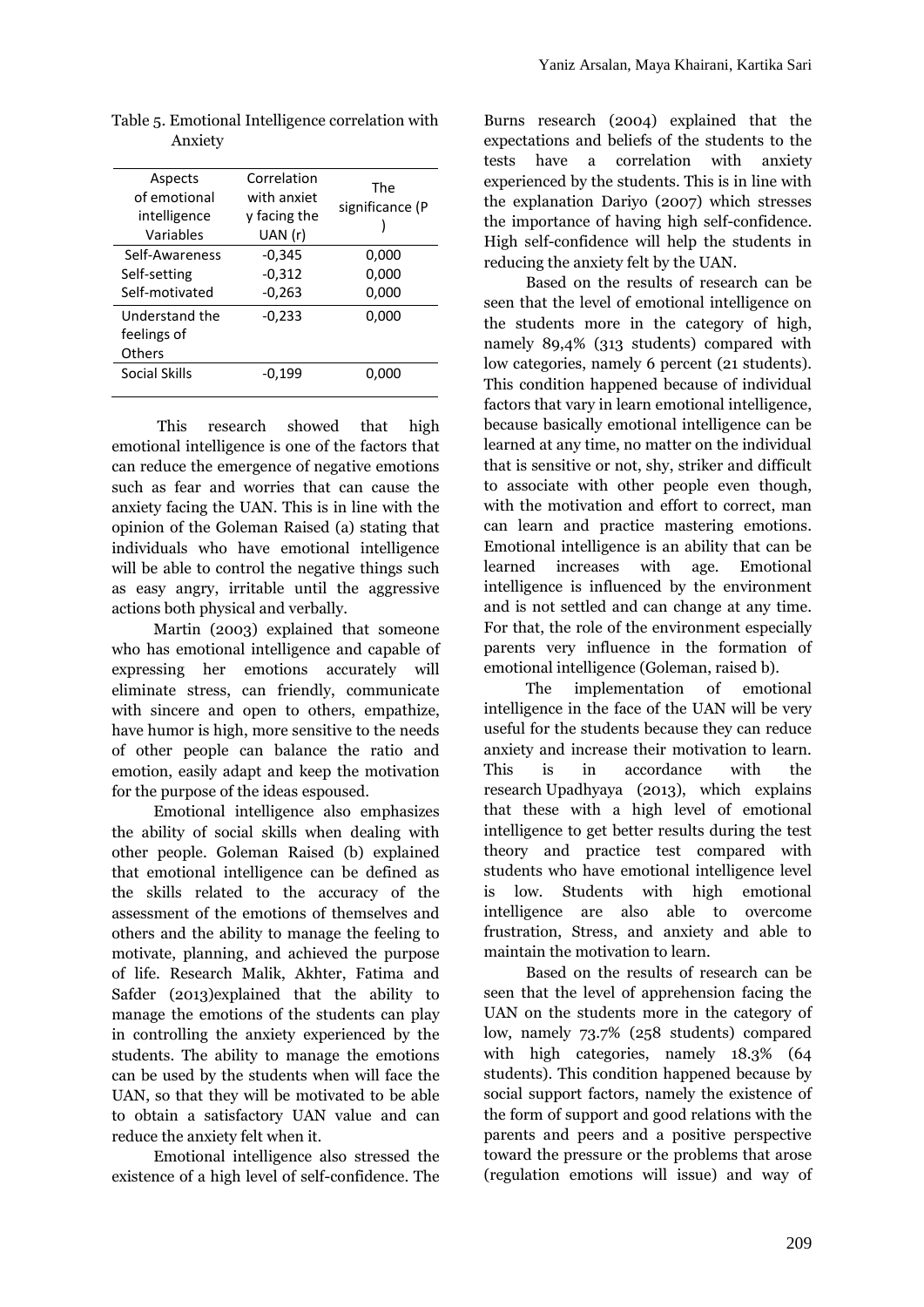thinking that optimistic (Greenberg & Padesky, 2004). This is in accordance with the research Berrocal, Alcaide, Extremera and Pizzaro (2006), which explains that teenagers who are able to manage the emotions of the problems among experienced Reduces anxiety and depression experienced. Sherafatmandyari, Moharramzadeh, and Amery (2012) also explained that the emotional intelligence will be very influential in controlling Anxiety, depression, and anger that usually found in adolescence. This can be useful to reduce the anxiety of the students in the face of the UAN.

Based on the explanation of the Goleman Raised (b) emotional intelligence can reduce the level of anxiety experienced by a person with maximizing the abilities including in emotional intelligence. The abilities are among others is the ability to motivate yourself and survive in the face of frustration, readiness to overcome the motivations and emotions, not exaggerated the pleasure, set the mood and keep the burden of stress does not paralyze the willingness to think, the ability to read the deepest feelings of others (empathy), the ability to maintain relationships with the best and the ability to resolve conflicts. This is in accordance with the research Khaledian, Amjadian, and Pardegi (2013), which explains that individuals with high emotional intelligence level will have a more positive attitude in addressing and students to control their emotions and have a better ability emphasizes control their emotions and have a better ability to deal with anxiety with a variety of positive activities.

The limitations of this research are on this research samples only research involving students, when research involving teachers as part of a sample of research, then the research results obtained will be more in depth. In addition, on the data collection process, researchers lack research assistant so that the process of data collection lasted longer. Coordination with schools will be very helpful to ensure the process of loading data progress effectively. Next, to enrich the research to the front of the other researchers can multiply the number of statements that are located on the scale so that will dig more into the information about emotional intelligence.

# **CONCLUSION**

The results of this research show that there is a relationship between emotional intelligence with the anxiety facing the UAN on a grade 3 Junior High School in the city of Banda Aceh. This research also shows that the students in grade 3 Junior High School in the city of Banda Aceh is located on the high category for emotional intelligence and is located on the lower category for the anxiety facing the UAN. This means that students in grade 3 Junior High School in the city of Banda Aceh has a high level of emotional intelligence and have a low anxiety level in the face of the UAN. The Fifth aspects emotional intelligence have a significant influence on the variables anxiety facing the UAN. Aspects of self consciousness have the significance that is greater than the other aspects.

Suggestions for students in grade 3 SMP is to be able to motivate themselves when will face the UAN and able to manage the emotions well so that can reduce the anxiety that they experience and be able to communicate with the good to fellow students and teachers in the learning process at school, so that the materials received lessons can be more maximum. Researchers hope to teachers in order to be able to maintain and increase support for the students to learn to prepare for the UAN and the aspects of emotional intelligence to the students such as able to manage the emotions experienced and able to motivate ourselves that formed teenagers who have good emotional regulation and self confidence positive toward the UAN which they will encounter.

# **REFERENCES**

- Tribunnews. (2013). 98,14 % Pelajar SMP/MTs di Aceh Lulus UN. Diakses dari http://aceh.tribunnews.com/2013/06/01/ 9814-pelajar-smpmts-di-aceh-lulus-un
- Andrianto, N. (2009). Hubungan Prokrastinasi Akademik Dengan Kecemasan Siswa Dalam Menghadapi UNAS 2009 di SMP Kartika IV-8 Malang, Skripsi. Malang: Fakultas Psikologi UIN Maulana Malik Ibrahim.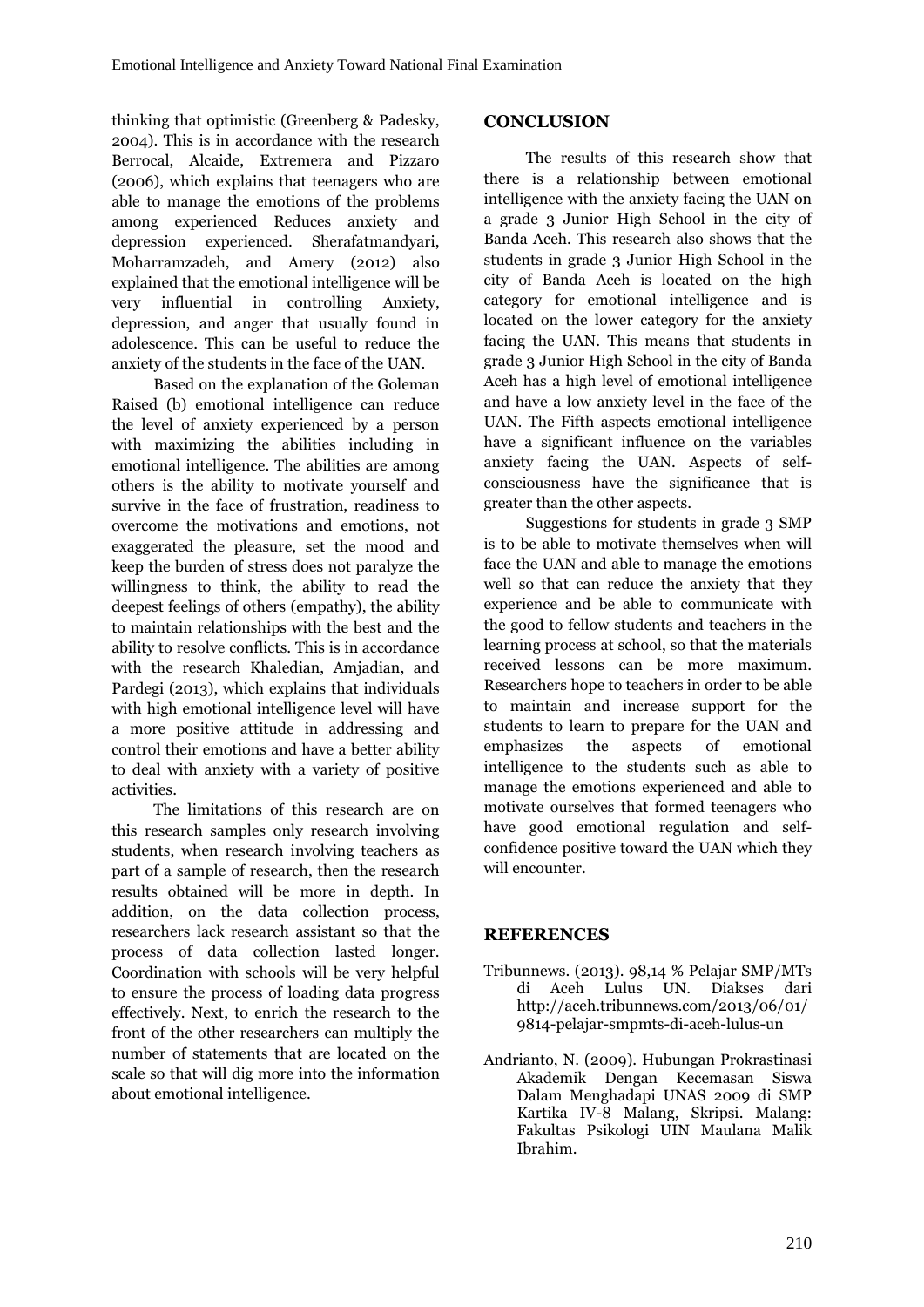- Asrori, M & Ali, M. (2008). Psikologi remaja perkembangan peserta didik.Jakarta : Bumi Aksara.
- Azwar, S. (2010). Metode penelitian (Edisi ke 1), Yogyakarta: Pustaka Pelajar.
- Balai Besar Pengkajian dan Pengembangan dan Informatika (BBPPKI).(2011). UN SMP/MTS, Angka Kelulusan Siswa Aceh Meningkat. Diakses dari http://bbppki-medan.org/read.php ?do=detail&id=1358
- Berrocal, P.F., Alcaide, R., Extremera, N & Anxiety:<br>Pizzaro, D.(2006).The Role of Emotional System. Pizzaro, D.(2006).The Role of Emotional Intelligence in Anxiety and Depression among Adolescents. Individual Differences Research.4 (1), 16-27.
- Besok, hasil UN SMP diumumkan. (2012). Diakses dari http://aceh.tribunnews.com/ 2012/06/01/besok-hasil-un-smp diumumkan
- Burns, D.J. (2004). Anxiety at the Time of the<br>Final Exam: Relationships With Relationships With Expectations and Performance. Journal of Education for Business.(12), 119-124.
- Cooper, R.K & Sawaf. (2002). Executive EI.Kecerdasan kepemimpinan dan organisasi. Jakarta: PT.Gramedia Pustaka Utama.
- Dariyo, A. (2007). Psikologi perkembangan anak tiga tahun pertama.Bandung: PT. Refika Aditama.
- Goleman, D. (2005a). Working with emotional intelligence Alih Bahasa: Alex Tri Widodo. Jakarta: Gramedia Pustaka Utama.
- Goleman, D. (2005b). Kecerdasan emosional mengapa EI lebih penting daripada IQ Alih Bahasa: Hermaya. Jakarta: PT. Gramedia Pustaka Ilmu.
- Greenberg, D & Padesky, C.A. (2004). Manajemen pikiran.Alih bahasa oleh Yosep Bambang Margono. Bandung: Penerbit Kaifa.
- Haber, A., & Runyon, R. (1984). Psychology of adjustment. Illinois: The Dorsey Press.
- Halgin, R.P & Whitbourne, S.K. (2009). Psikologi Abnormal: Perspektif Klinis pada Gangguan Psikologis, Edisi 6 Alih Bahasa: Ramona. Jakarta: Salemba Humanika.
- Pendidikan Nasional.(2003). Definisi Ujian Nasional. Diakses dari http://www.kemdiknas.go.id/kemdikbud/
- Khaledian, S., Amjadian, S & Pardegi, K. (2013).The Relationship Between Accounting Intelligence (Eq) and Test Anxiety and also Their Academic Achievements. European Journal Of Experimental Biology. 3 (2), 585-591.
- Malik, M., Akhter, M., Fatima, G., & Safder, M. (2013). Emotional Intelligence and Test Anxiety: A Case Study of Unique School Journal of Elementary Education.23 (2), 49-56.
- Martin, A.D. (2003). Emotional Quality Management – Refleksi, revisi dan revitalisasi hidup melalui kekuatan emosi Alih Bahasa: Achmad Chusairi dan Juda Damanik. Jakarta: Penerbit Arga.
- Melandy,Rissyo &Aziza N. (2006). Pengaruh Kecerdasan Emosional terhadap Tingkat Pemahaman Akuntansi, Kepercayaan Diri sebagai Variabel Pemoderasi. Simposium Nasional Akuntansi IX Padang.
- Monks, F.J., Knoers, AMP., Haditono. (2006). Psikologi perkembangan: Pengantar dalam berbagai bagiannya. Yogyakarta: Gadjah Mada University Press.
- Prasetyo, D. (2005). Kiat mengatasi cemas dan depresi. Yogyakarta: Tugu Publisher.
- Rini, H.P. (2013). Self Efficacy Dengan Kecemasan Dalam Menghadapi Ujian Nasional.Jurnal Online Psikologi.1(1), 30- 39.
- Santrock, J.W. (2003). Adolescence Perkembangan Remaja Alih Bahasa: Shinto Adelar, Sherly Saragih. Jakarta: Erlangga.
- Sherafatmandyari, H., Moharramzadeh, M & Amery, H.S. (2012).The relationship between emotional intelligence and job stress.International Research Journal of Applied and Basic Sciences. 3, 2752-2756.
- Tarmidi & Vanita, I. (2012). Hubungan Antara Kecerdasan Emosi dengan Kecemasan Menghadapi Ujian Nasional pada Siswa SMA Swasta.Skripsi.Medan: Fakultas Psikologi Universitas Sumatera Utara.